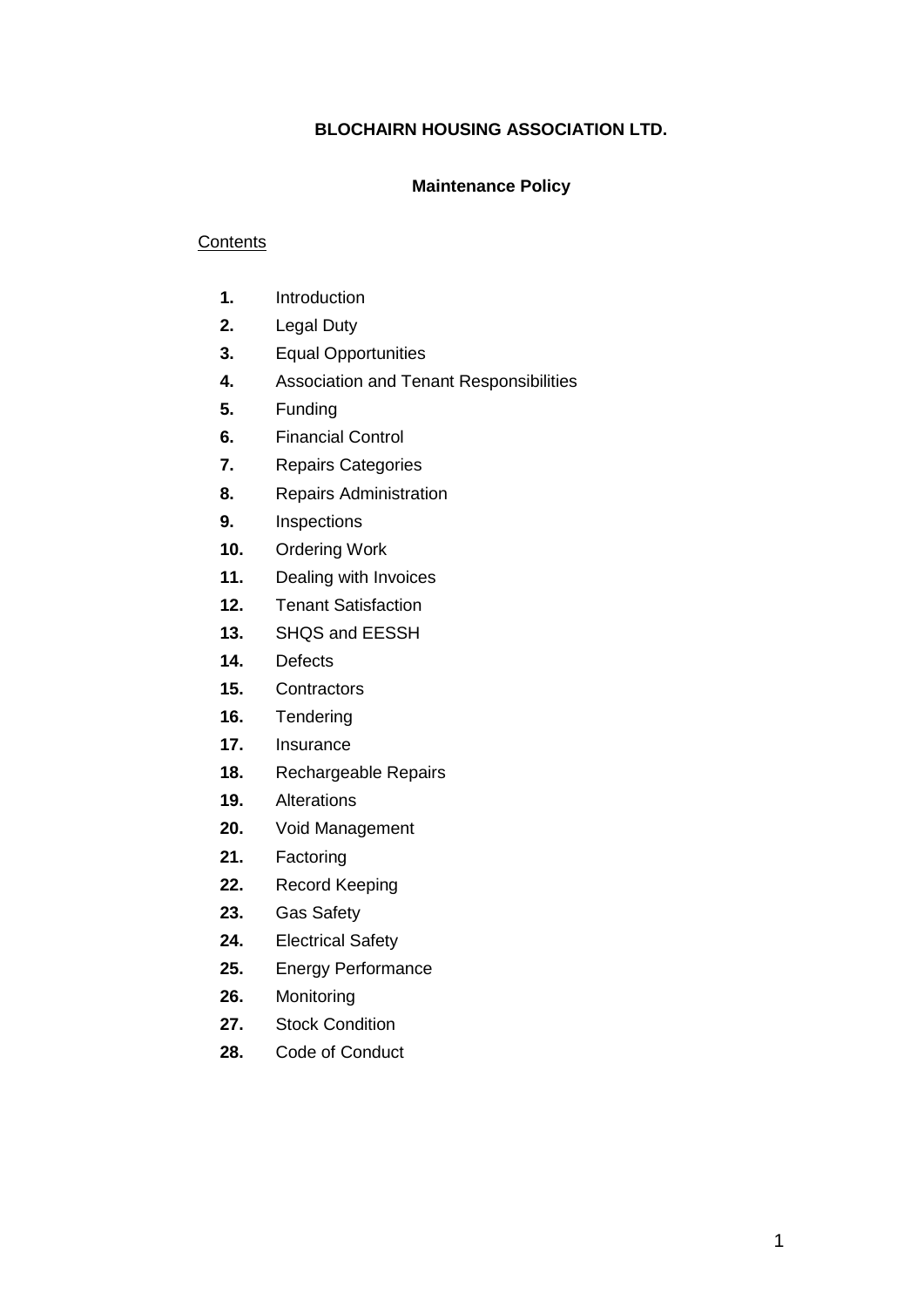- **1. Introduction:** Blochairn Housing Association will provide a maintenance service that considers the interests of residents. It will be efficient, cost effective and of the highest possible quality
- **2. Legal Duty:** The Association will meet all standards set by law, including all Health and Safety at Work Legislation
- **3. Equal Opportunities:** The Association will have an Equal Opportunities Policy and will make sure all Approved Contractors have an Equal Opportunities Policy
- **4. Association and Tenant Responsibilities:** Details of the Association's and Tenant's responsibilities are in the Tenancy Agreement and Tenant Handbook
- **5. Funding:** The Association will make sure that money is available for effective maintenance services. Funding will normally come from the Association's rents and will be agreed each year by the Management **Committee**
- **6. Financial Control:** Maintenance spending will be reviewed regularly by the Management Committee. The Association's Staff can authorise repairs (Director – up to £5000, or greater in an emergency; Housing Services Officer – up to £2000; Housing Services Assistant – up to £500). Staff will follow procedures for ordering work and for dealing with invoices

## **7. Repairs Categories:**

"Emergency" repairs are those needed to prevent a risk to health and safety or to prevent serious damage to property or services. Examples include gas leaks; burst water pipes, loss of water supplies and health and safety hazards. Emergency repairs will be responded to within 4 hours. When the emergency has been dealt with, other work might be needed. A new works order will be issued for the additional work. "Urgent" repairs are those which could cause significant inconvenience to the Tenant or cause ongoing damage to property. Examples include faulty heating systems or electrical power failure. Urgent repairs will be responded to within 24 hours. When the urgent repair has been dealt with other work might be needed. A new works order will be issued for the additional work. "Standard" repairs are those that are not "emergency" or "urgent", for example, dripping taps or damaged plasterwork. Standard repairs will be responded to within 5 working days. "Other" repairs are unusual events, for example, the manufacture of a replacement window unit or work in an empty house.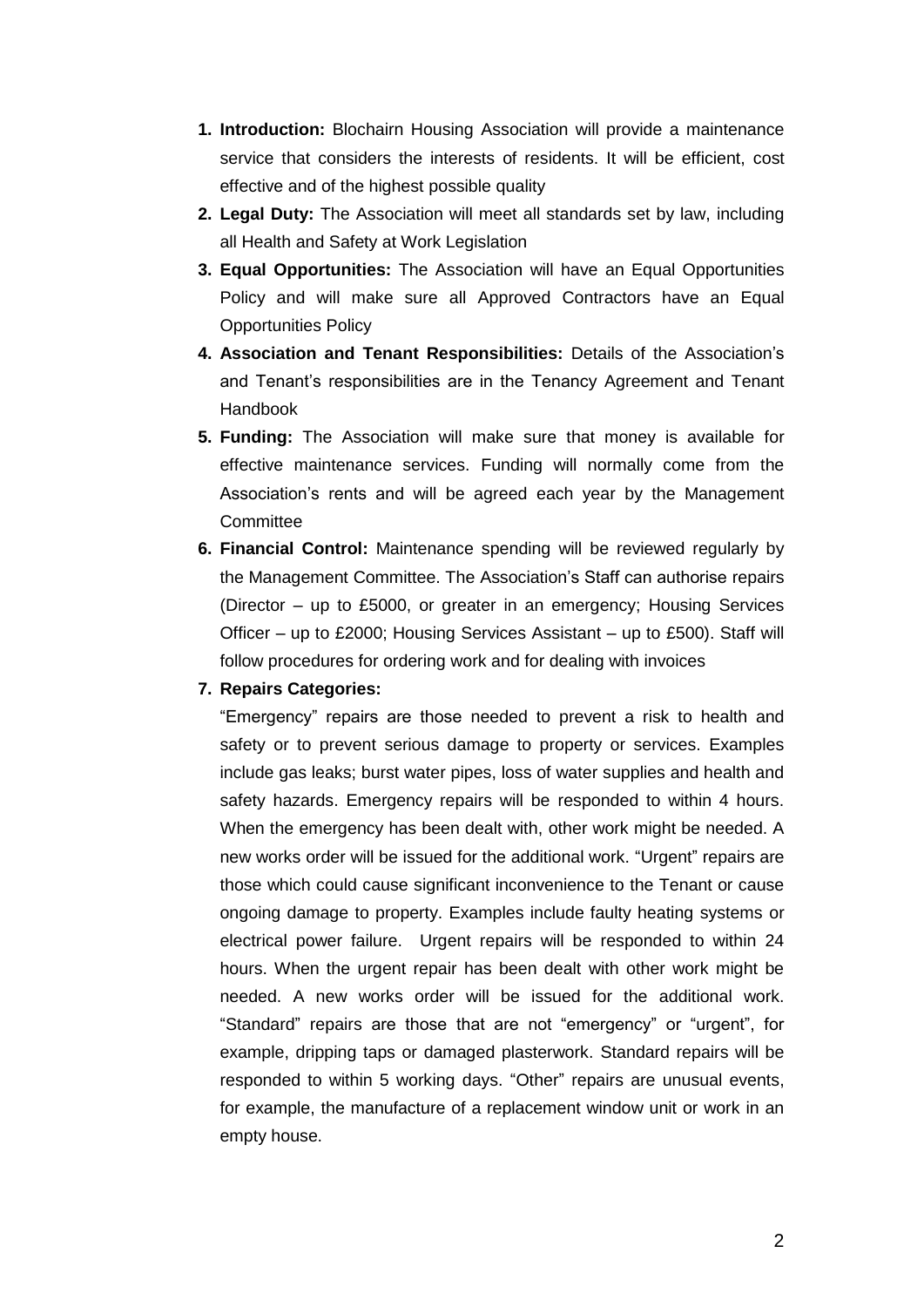"Qualifying Repairs" are repairs under the Right to Repair Regulations 2002. This table shows the number of days allowed to complete a Qualifying repair. The time starts the next working day after the Tenant reports the repair or the next working day after an inspection.

| Defect                                                                    | Day |
|---------------------------------------------------------------------------|-----|
|                                                                           | s   |
| Blocked flue to open fire or boiler                                       | 1   |
| Blocked or leaking foul drains, soil stacks or toilet pans where there is | 1   |
| no other toilet in the house.                                             |     |
| Blocked sink, bath or drain.                                              | 1   |
| Electric power -                                                          |     |
| loss of electric power:                                                   | 1   |
| partial loss of electric power                                            | 3   |
| Insecure external window, door or lock.                                   | 1   |
| Unsafe access path or step.                                               | 1   |
| Significant leaks or flooding from water or heating pipes, tanks,         | 1   |
| cisterns.                                                                 |     |
| Loss or partial loss of gas supply.                                       | 1   |
| Loss or partial loss of space or water heating where no alternative       | 1   |
| heating is available.                                                     |     |
| Toilet not flushing where there is no other toilet in the house.          | 1   |
| Unsafe power or lighting socket, or electrical fitting.                   | 1   |
| Water supply -                                                            |     |
| loss of water supply;                                                     | 1   |
| partial loss of water supply.                                             | 3   |
| Loose or detached banister or hand rail.                                  | 3   |
| Unsafe timber flooring or stair treads.                                   | 1   |
| Mechanical extractor fan in internal kitchen or bathroom not working.     | 7   |

It may not be possible to complete a repair during the first visit if, for example, materials or replacement parts need to be ordered. If a temporary repair is carried out the work may be considered complete and another order will be issued for additional work.

Major repairs and renewals of, for example, kitchens, boilers, bathrooms, etc. will be categorised as "Planned Maintenance". The programme for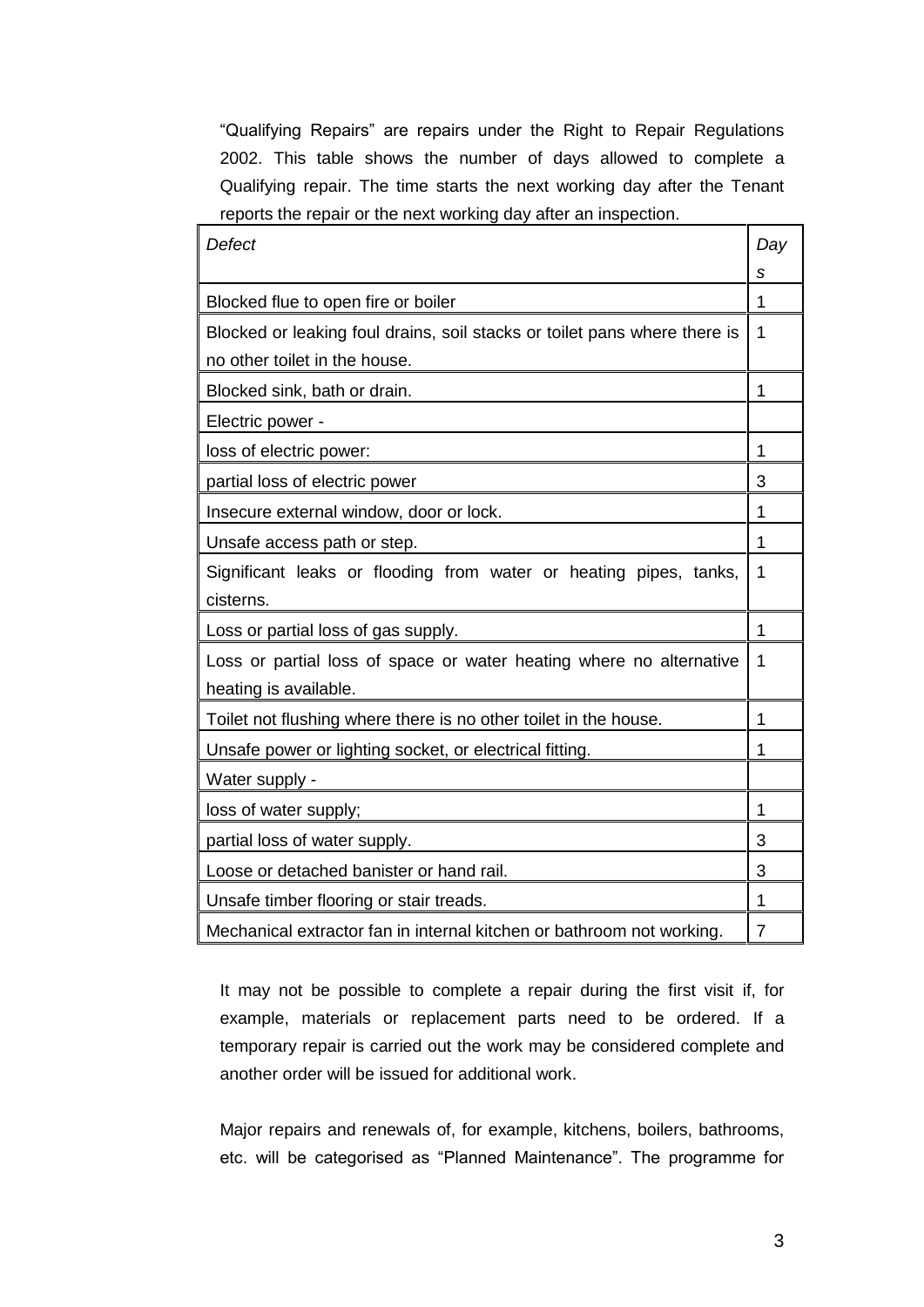these works will be agreed by the Management Committee. Renewals will only be carried out where the tenant has a clear rent account and has no other debts to the Association. Other repairs, required under the Tenancy Agreement, will be carried out irrespective of outstanding arrears or debts.

**8. Repairs Administration:** Any member of staff can complete the Repairs Report form to identify the category of repair, whether it is likely to be a recharge or covered by insurance, if an inspection is necessary and when access will be available. The Tenant will be told if the cost of the repair is likely to be recharged.

The Housing Services Assistants will process Repairs Report forms by recording the details on computer; issuing Works Orders to contractors and tracking the progress of the repair. The contractor will be given two copies of the works order. One will be returned when the work is complete and the other with the invoice.

Access for repairs will be arranged in the morning or afternoon between 9am and 4pm Monday to Thursday and 9am to 3pm on Friday. Specific times cannot normally be arranged.

For Qualifying Repairs a letter will be sent to the Tenant giving the Works Order number; a description of the works to be carried out; maximum time allowed to complete the repair; name, address and phone number of the contractor; name, address, and telephone number of the 'Secondary Contractor'; and confirmation of access arrangements. The Housing Services Assistant will check if a Qualifying Repair was completed within the required time and, if not, arrange the compensation payment to the Tenant.

If a Tenant has requested a repair directly from a Contractor outwith office hours the Housing Services Assistant will complete a Repair Report Form, record details on the computer and issue a Works Order to the Contractor. The Housing Services Assistant will judge whether the 'call out' was reasonable.

If a contractor reports that arranged access has not been given by the Tenant the Housing Services Assistant will contact the Tenant to make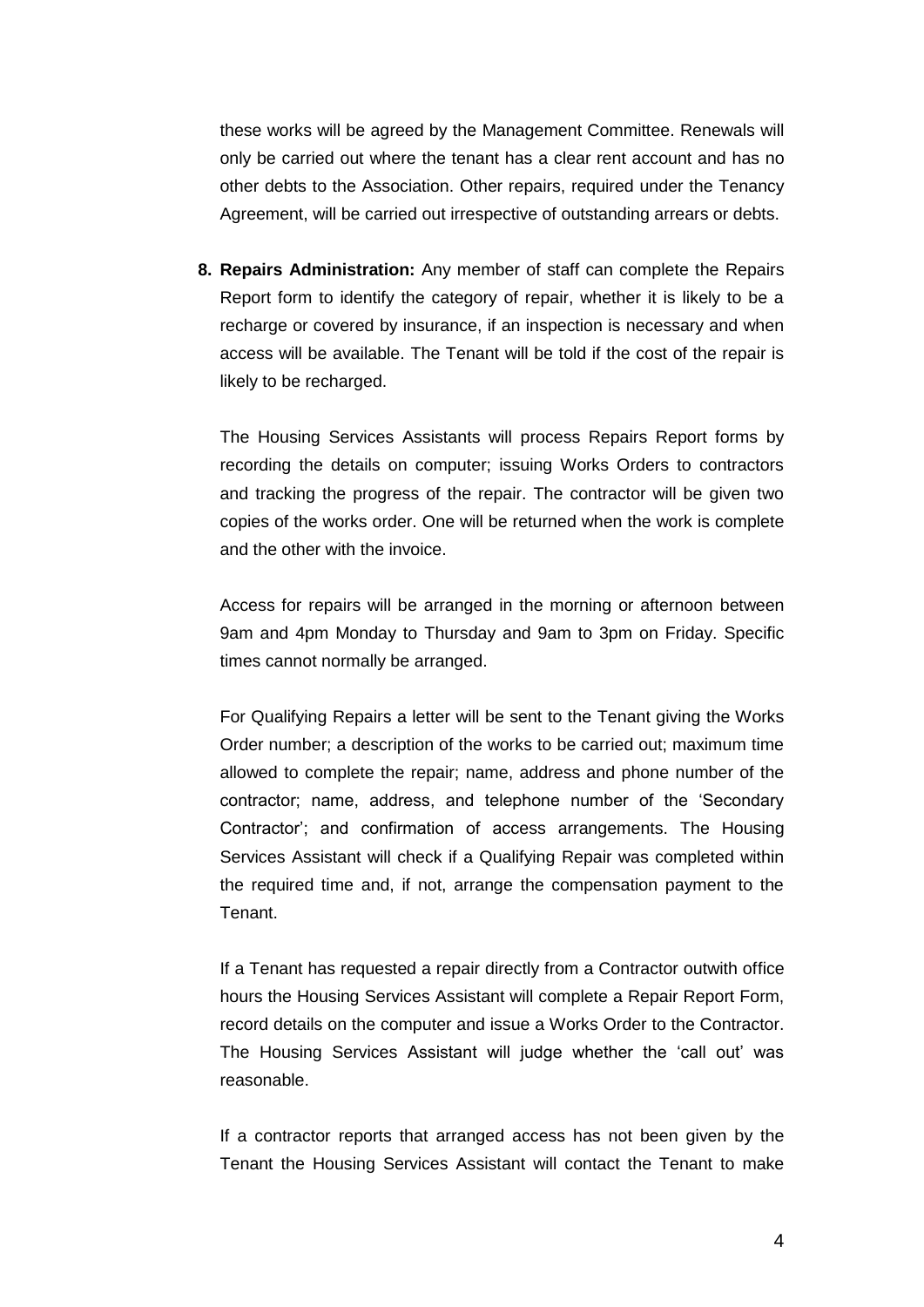another arrangement. Another Works Order may be required and the no access visit may be recharged.

## **9. Inspections**

- $\triangleright$  A pre inspection of a Routine repair may be arranged if it is not clear why it is needed; it might be rechargeable; there might be an insurance claim; it might cost more than £500 or there have been several similar repairs in the past. A post inspection will be carried out where a tenant is unhappy with the work. The target for pre inspection and post inspection of Routine repairs is 10%
- $\triangleright$  Pre and post inspections will be carried out for all replacement of kitchens, bathrooms and boilers; alteration requests; void property repairs, medical adaptations and insurance claims
- $\triangleright$  Pre and post inspections will be carried out by the Housing Services Assistant and/or the Housing Services Officer. Photographic records will be kept, where appropriate

## **10. Ordering Work**

The Housing Services Assistant will normally instruct the Contractor but Reactive repairs can be ordered by any member of staff within the delegated authority. The Housing Services Officer will order Planned Maintenance works. Work will be ordered from companies on the Association's Approved Contractors list, except in circumstances where it is necessary to use specialist contractors; where Approved Contractors cannot provide the services or where a Contractor is being given an opportunity to be considered for inclusion on the Approved List.

#### **11. Dealing with Invoices**

- The Finance Assistant will run the "Jobs Awaiting Invoices" Report several times each month and contact contractors for outstanding invoices
- $\triangleright$  When an invoice is received it will be passed to the Housing Services Assistant who will check that the invoice is accurate and reasonable; contains all relevant and required information; matches the work that was ordered and is for the correct amount
- $\triangleright$  The Housing Assistant will attach the original Repairs Report form and Works Order to the invoice and check that work was carried out within target date
- $\triangleright$  If the target date has been missed the Housing Services Assistant will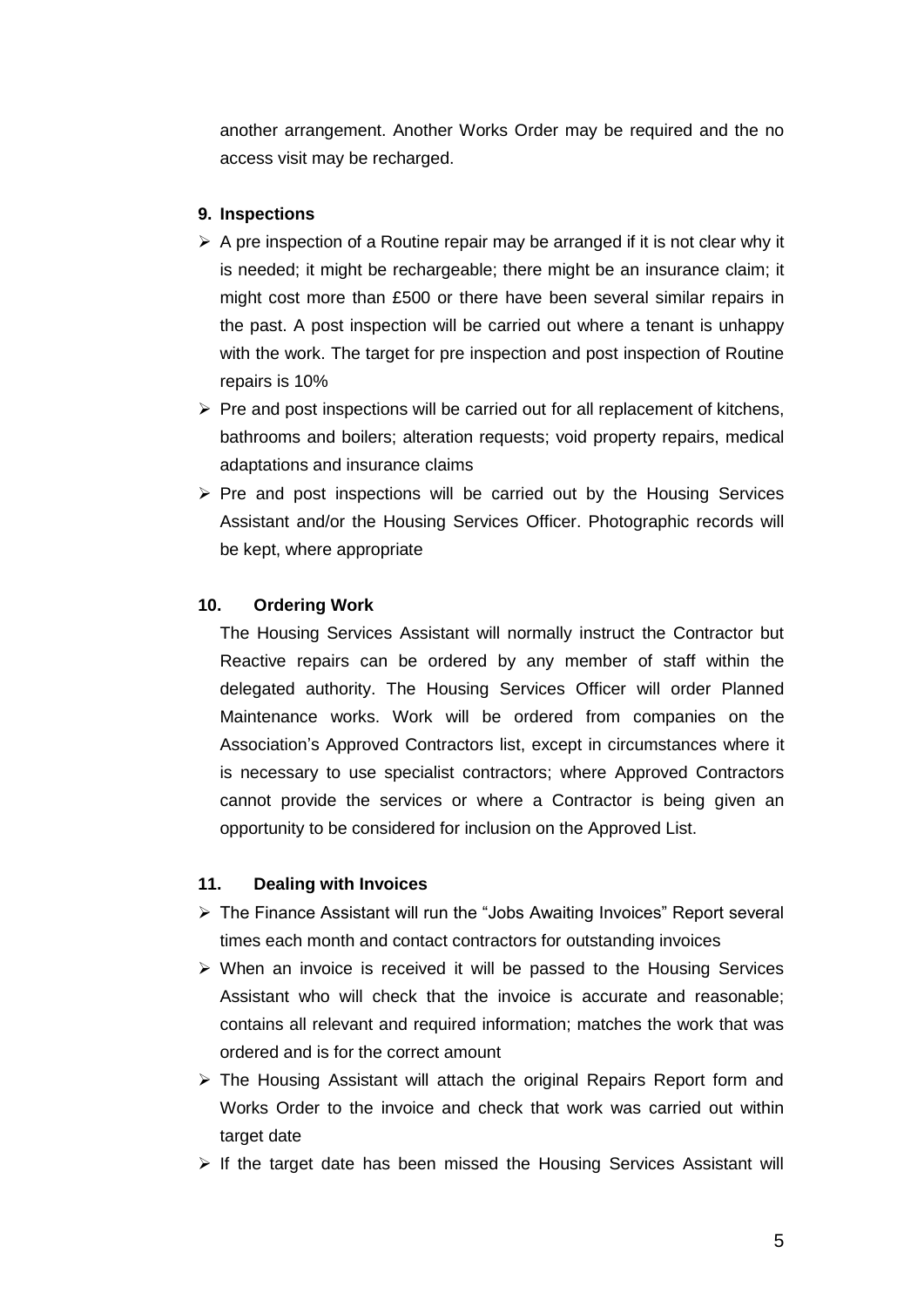record the reason on the file and on the computer and check whether compensation is due under the 'Right to Repair'. The Housing Services Assistant will pass the invoice to the Finance Assistant

- $\triangleright$  The Finance Assistant will date/grid stamp, give a voucher number, check arithmetically, initial, enter in the Purchase Ledger and make a brief note of expenditure category. The Finance Assistant will pass the invoice to the appropriate staff member to be authorised
- $\triangleright$  The Housing Services Assistant will authorise maintenance invoices under £500. Invoices over £500 require two signatures, one of which must be the Housing Services Officer or Director. Invoices over £1000 require two signatures, one of which must be the Director
- $\triangleright$  Invoices will normally be paid through the BACS system. The Finance Assistant will process payments which will be approved by the Housing Officer or by the Director. Payments over £2,000 must be approved by the Director

## **12. Tenant Satisfaction**

The Housing Services Assistant will send a Tenant Satisfaction form for every repair. A statistical report will be given to Management Committee. To encourage Tenants to return the form there will be a £25 monthly prize draw. Satisfaction will be checked at the settling in visit for new tenants

# **13. Scottish Housing Quality Standard (SHQS) and the Energy Efficiency Standard for Social Housing (EESSH)**

The Association complies with the SHQS and the EESSH. The Scottish Government introduced the SHQS to make sure that tenants' homes are energy efficient; safe and secure; not seriously damaged and have kitchens and bathrooms that are in good condition. The EESSH aims to encourage landlords to improve the energy efficiency of social housing in Scotland. It sets a single minimum Energy Efficiency rating for landlords to achieve dependent on the house type and the fuel type used to heat it.

## **14. Defects**

Defects will be dealt with under the terms of the contract

## **15. Contractors**

The list of Approved Contractors for reactive/day to day repairs will be reviewed each year. The Association has a long history of establishing extremely good working relationships with contractors for both day to day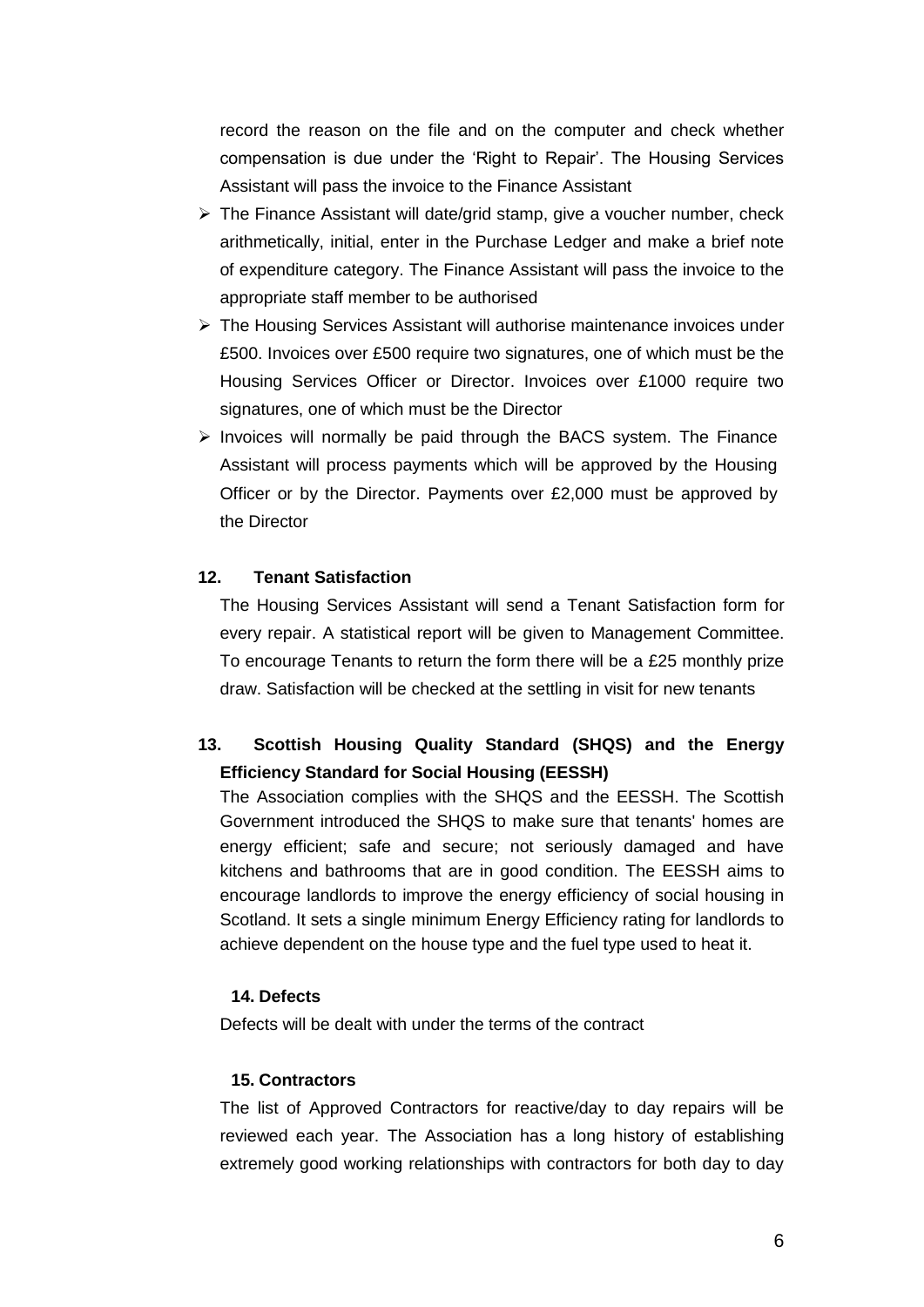and planned works. This is a vital component of the Association's work, particularly as no technical staff are directly employed. Contractors will provide full details about the company and these will be recorded by the Finance Assistant. If a Director or Manager of the company is related to a member of the Association's Management Committee or Staff it is that person's responsibility to let the Chairperson and Director know. The Committee or Staff member will not be involved in the appointment of the Contractor. A Register of Interests of Staff and Committee Members will be kept. Contractor's performance will be continuously monitored by Staff and through statistical reports to the Management Committee.

#### **16. Tendering**

- $\triangleright$  The Association must comply with the Public Contracts (Scotland) Regulations 2015, the Procurement Reform (Scotland) Act 2014 and the Procurement (Scotland) Regulations 2016 and relevant European Union legislation and regulations
- $\triangleright$  Appropriate procedures will be agreed for the award of projects valued at over £2million and will involve consultants, e.g. Quantity Surveyor and Architect. The Association will consider both quality and price and accept the tender that provides the best overall value
- $\triangleright$  For contracts valued at less than £2million the Association will consider each case on its merits. Where a good working relationship has been established with a contractor, exceptional service is being provided and tenant satisfaction is high, the Association would not wish to jeopardise the relationship by embarking on a process where the established contractor may be unsuccessful, for example, if another contractor proposed an extremely low price simply to win a contract. A process of negotiation may be more appropriate and is the Association's preferred option

## **17. Insurance**

The Association will make sure that its assets, properties and services are insured, including Public Liability and Third Party cover. The insurers will be told as soon as possible about repairs or incidents that might result in an insurance claim.

#### **18. Rechargeable Repairs**

The Association will charge Tenants for the cost of carrying out repairs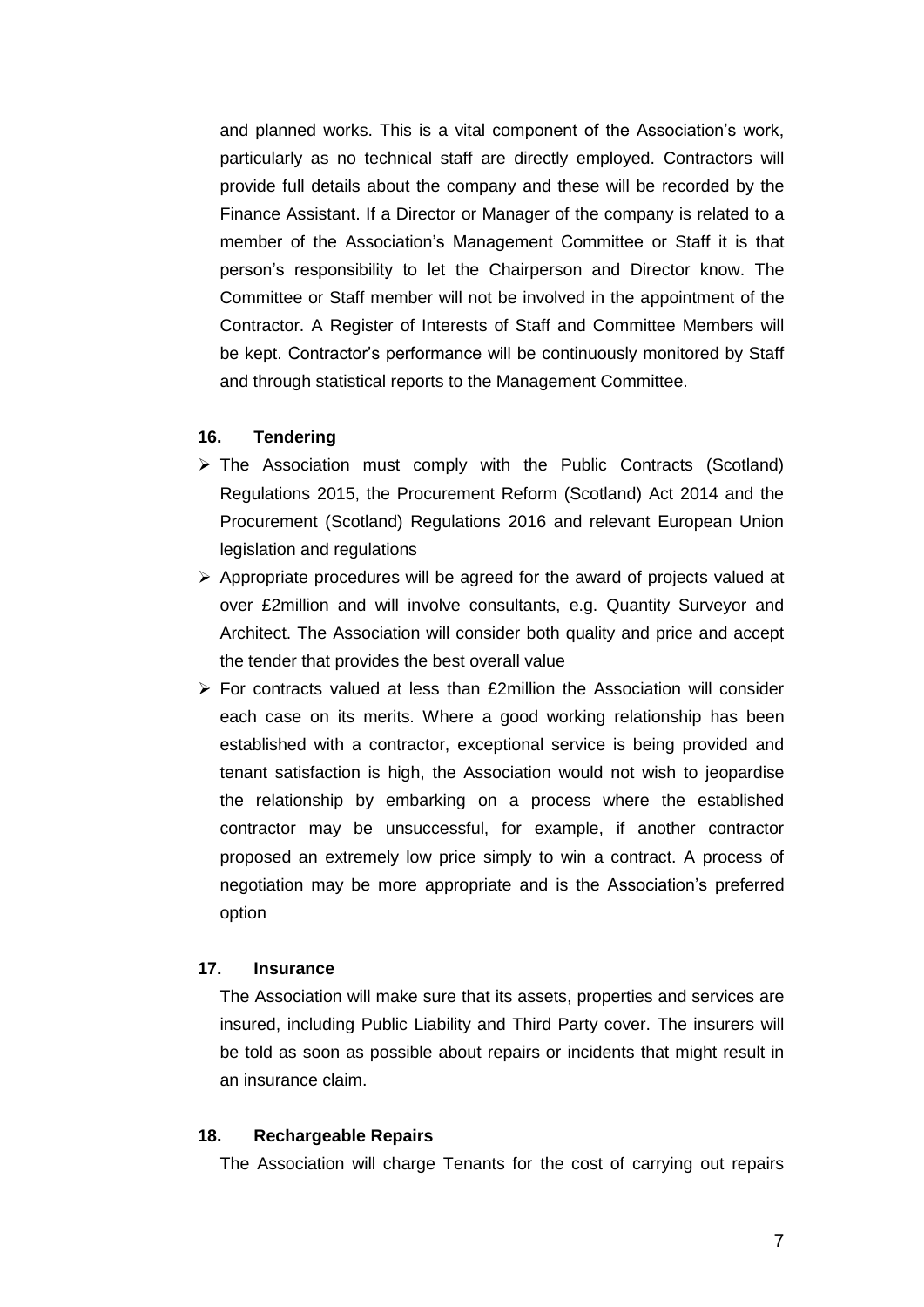which are due to the neglect, carelessness or abuse of property and for repairs needed because of problems caused by the Tenant's own equipment or fittings. If property or fittings are damaged because of a criminal act by someone not connected to the Tenant the Association may ask the Tenant to get a Crime Reference Number from the Police.

The Housing Services Assistant will deal with administration of rechargeable repairs. If possible, the Tenant will be asked to agree to pay for the repair before it is ordered. Alternatively, the Tenant will be advised in writing as soon as possible that the repair is rechargeable. The Tenant will normally be given the option of paying by instalment. Tenants who are unhappy about a recharge can follow the Complaints Procedure. The Housing Services Officer can use discretion and not charge for the repair if the amount is less than £100. Amounts over £100 will be referred to the Management Committee

## **19. Alterations**

Tenants will be asked to make a written application on a standard form. Tenants will be advised within 28 days in writing by the Housing Services Officer whether they can proceed and whether the property must be returned to its original condition at the end of the tenancy. Permission will normally be given if the work will meet relevant standards of safety and workmanship; will not increase maintenance costs for the Association; will not make it more difficult to let the house in future; will not result in risks to Health and Safety; will be carried out by qualified tradesmen, if it involves gas or electricity, and the Tenant accepts responsibility for making sure that the work meets all Planning and Building Regulations and for getting written confirmation from Glasgow City Council. If an application is refused an explanation will be given. The Tenant can use the Complaints Procedure if they are unhappy with a decision to refuse permission.

#### **20. Void Management**

When notice of the end of tenancy is given the Housing Services Officer and/or Housing Services Assistant will inspect the house and record details of work required. The Housing Services Officer and/or Housing Services Assistant will inspect the house after it is vacated, record any additional work and issue Works Orders to Contractors. Normally work will be completed within 5 working days. The Management Committee will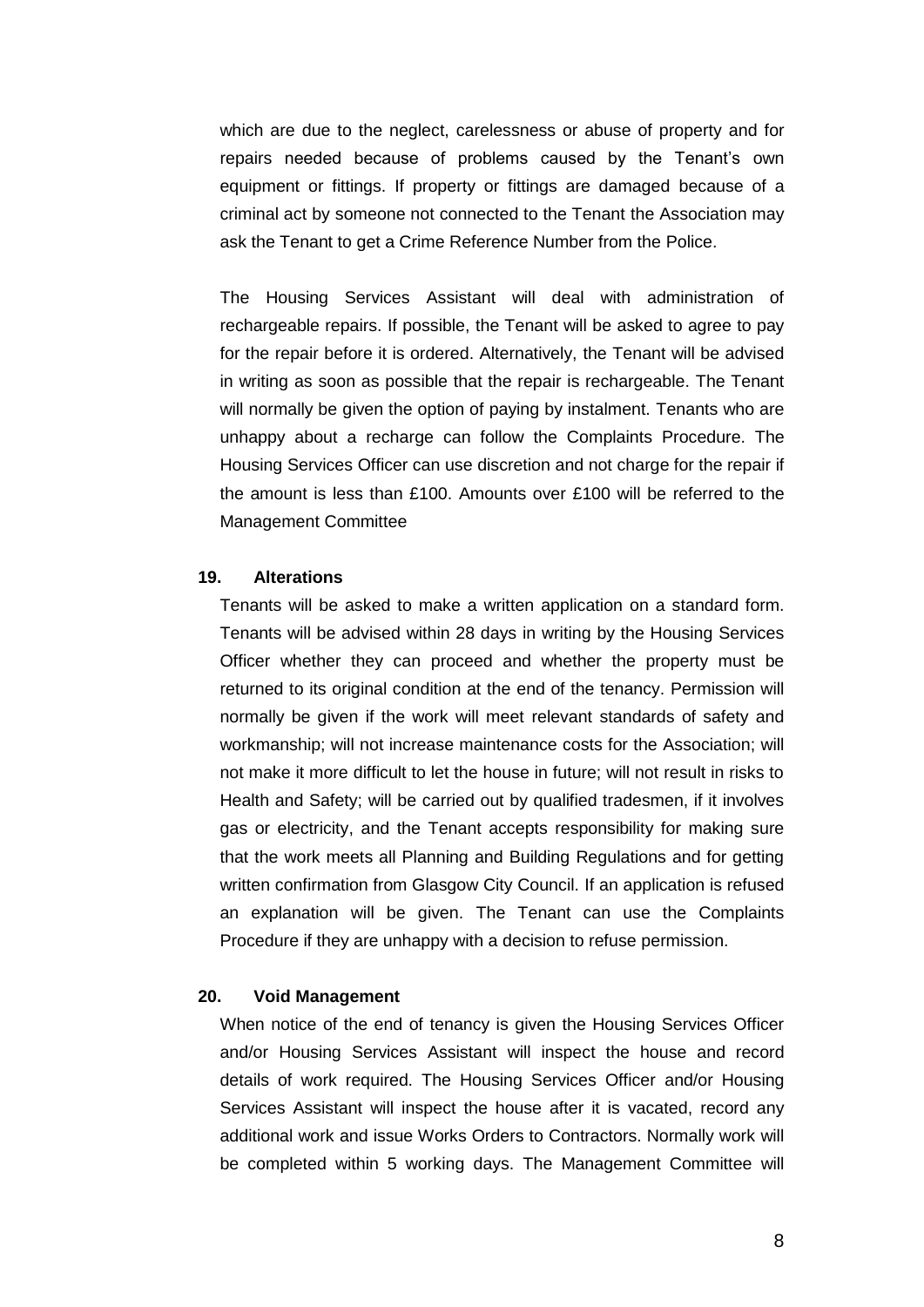monitor spending on void property.

## **21. Factoring**

The Association will act as Factors and provide services as detailed in the Written Statement of Services to Owners. The Finance Assistant will deal with invoices for owners' accounts.

## **22. Record Keeping**

A repair record will be kept on computer for each property and house. Service records will be kept for central heating systems.

## **23. Gas Safety**

The Housing Services Assistant will make sure that gas boilers are serviced at intervals of not more than 12 months and that computer records are up to date. Tenants will be given a copy of the Gas Service Record by the Heating Engineer at the time of the service. When a house is vacated the boiler will be serviced. A copy of the Gas Service Record will be kept for at least two years. The maintenance, servicing and inspection of gas appliances will be carried out by a Corgi Registered company.

#### **24. Electrical Safety**

The Association will arrange for an Electrical Safety Check for every vacant house before a new tenancy is created.

## **25. Energy Performance Certificate**

An EPC will be obtained for every vacant house. The EPC is valid for 10 years. Recommendations in the EPC will be considered and acted upon as appropriate.

#### **26. Monitoring**

Housing Services staff will prepare monthly reports on budget .v. expenditure; repairs by Trade and by Contractor; tenant satisfaction and on pre and post inspections. The Finance Assistant will prepare a report on insurance claims and payments received. The reports will be submitted to the Management Committee every three months.

## **27. Stock Condition**